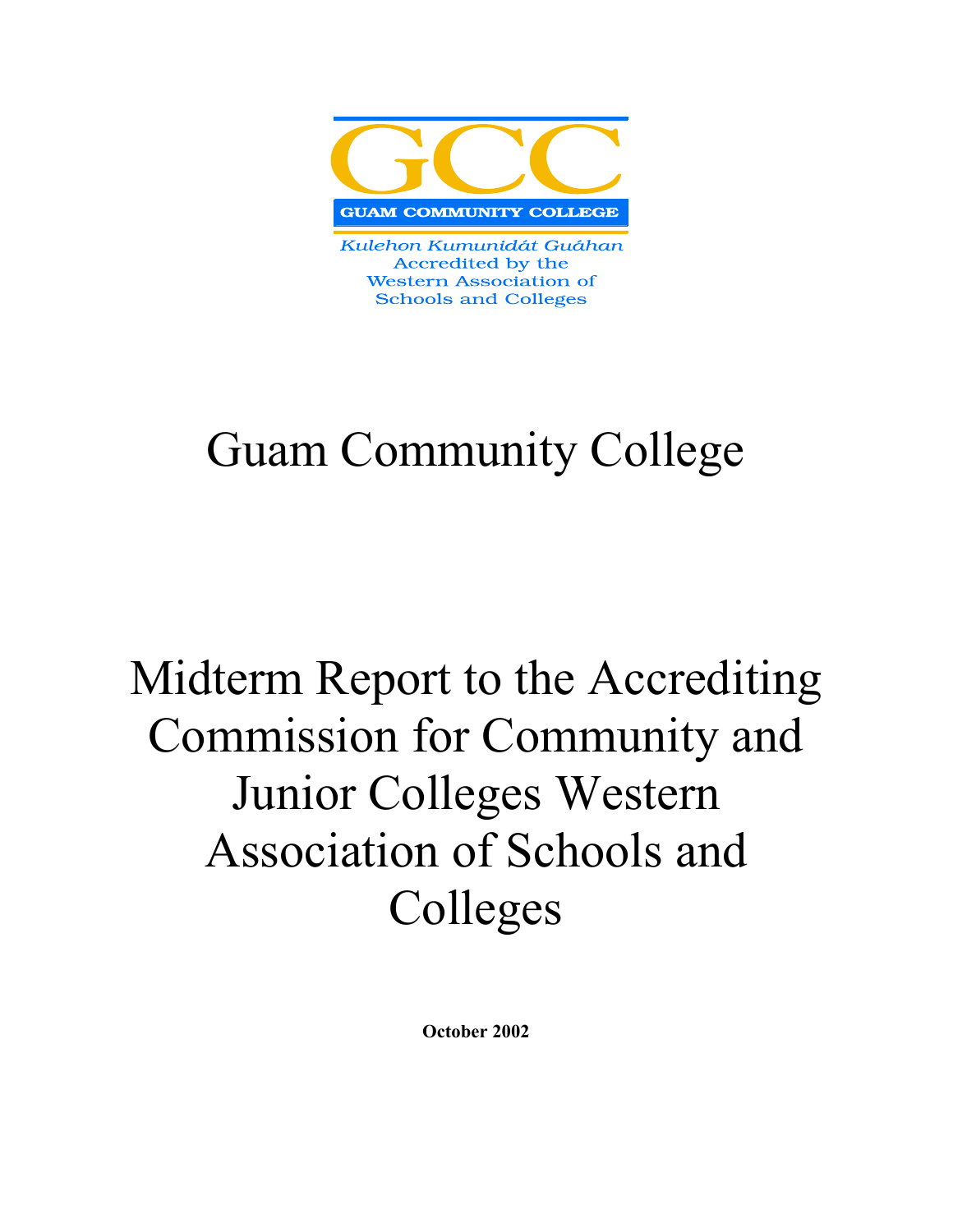## **Table of Contents**

| <b>Supporting Documentation</b> |     |
|---------------------------------|-----|
|                                 | Tab |
|                                 | Tab |
|                                 | Tab |
|                                 | Tab |
|                                 | Tab |
|                                 | Tab |
|                                 | Tab |
|                                 | Tab |
|                                 | Tab |
|                                 | Tab |
|                                 | Tab |
|                                 | Tab |



Page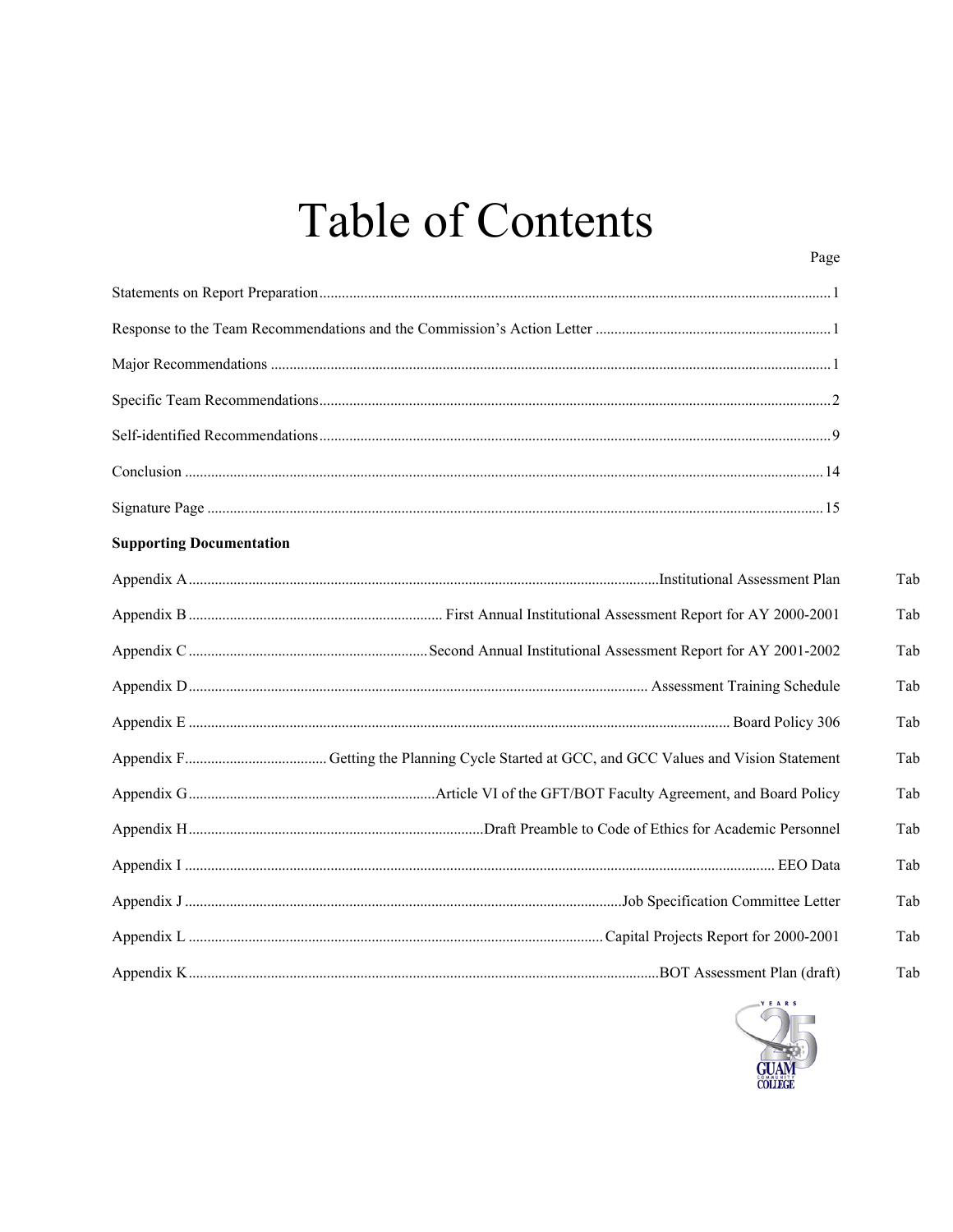# Midterm Report to the Accrediting Commission for Community and Junior **Colleges**

## Statements on Report Preparation

In the Commission's letter of June 15, 2000 Guam Community College's accreditation was reaffirmed. A required Interim Report focusing on the transition in presidential leadership that was in progress at the time of the Commission's visit was approved by the Board of Trustees on February 6, 2002 and submitted to the Commission before the April 1, 2002 deadline. The Interim Report was followed by a visit from Commission representatives, Dr. Clyde Sakamoto and Professor Jack Pond, and accepted by the Commission at its meeting on June 9-11, 2002 with the following comment, "The college is commended for the progress made in addressing the major recommendations of the Commission."

This document is the Midterm Report, which is due to the Commission by November 1, 2002. The next comprehensive evaluation of the college is scheduled to occur during academic year 2005-2006.

Dr. John R. Rider, the institution's Accreditation Liaison Officer, and Vice President for Academic Affairs prepared the report. Information was gathered from the College Affairs Council (all faculty are members), Reduction-in-Force Committee, GFT/BOT Negotiating Committee (faculty union contract), Assessment Committee, Academic Affairs Division Management Committee, President's Management Team, the ad-hoc Planning Committee and the Board of Trustees.

This report was reviewed by the President's Management Team and the Board of Trustees, and was approved by the Board of Trustees at its October 2, 2002 meeting.

## Response to Team Recommendations and the Commission's Action Letter

This report is organized to address three areas: 1) Major Recommendations of the Report, 2) Specific Recommendations of the Report, and 3) Recommendations from the Self-Study. Each recommendation is followed by a response. Evidence for responses is provided in an appendix.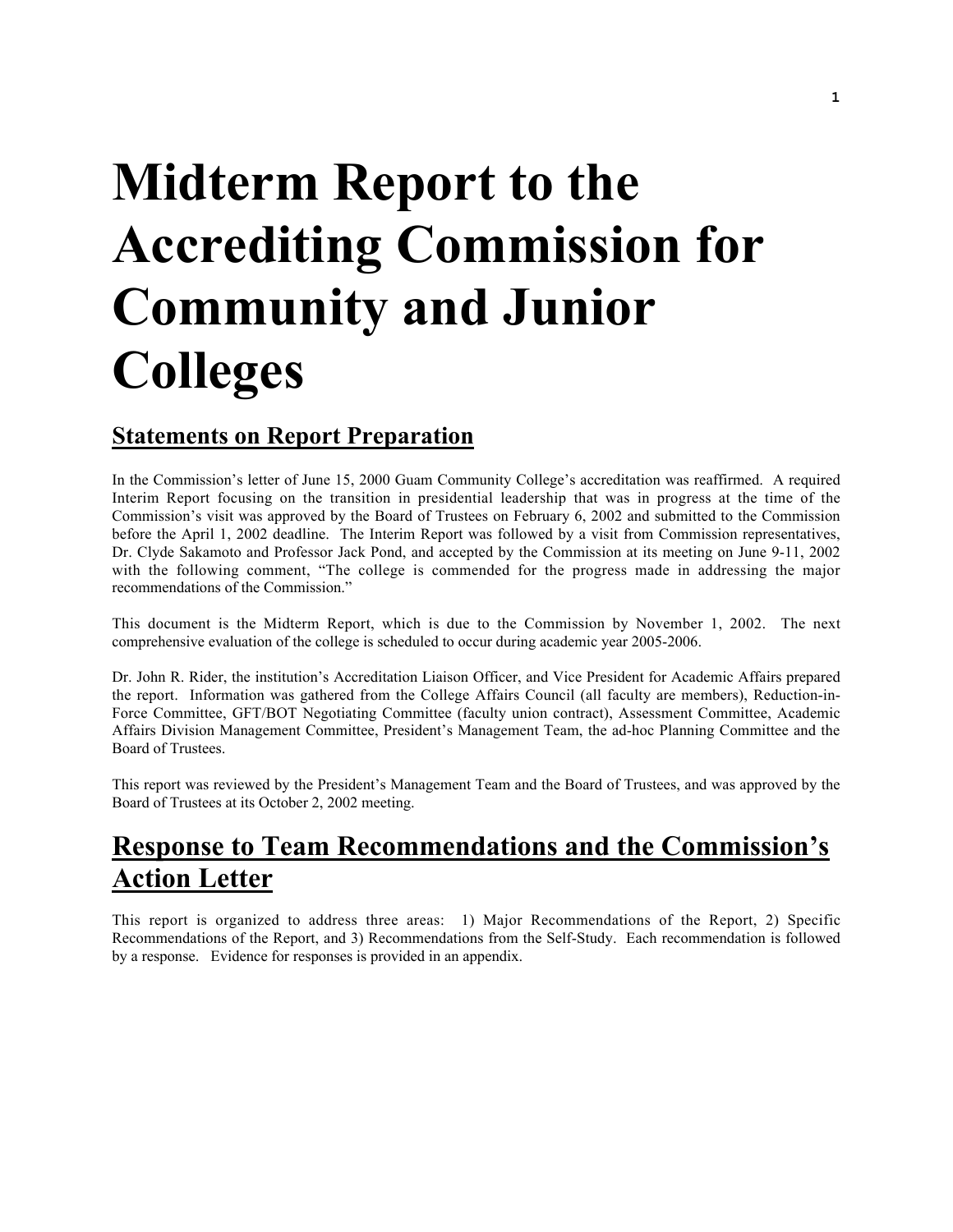### *Major Recommendations*

1. "In view of the absence of a response to the previous team's recommendations and the importance of establishing a systematic assessment procedure for educational programs, student services, financial programs and physical facilities, the team recommends that such a comprehensive system be developed and implemented over the next year. The educational program review should identify educational quality through the identification of learner outcomes. (Standard One, 1,2,3, & 4; Standard Two, 8 & 9; Standard Three, A 1,2,3 & 4; Standard Four, A.1, C.3, 4, D.1,2,3,5 & 6; Standard Five, 3 & 4; Standard eight, 4 & 5, Standard Nine, A.1,2  $& 4; C.4$ )."

Response: This recommendations has been met with the implementation of the *Guam Community College Comprehensive Institutional Assessment Plan for Programs, Services, Employees, and the Board of Trustees,* originally documented in October of 2000, with revisions in December of 2001. Implemented in stages, all activities of the College are now being regularly assessed. See Appendix A for the Plan. See Appendix B for the First Annual Institutional Assessment Report for Academic Year 2000-2001. See Appendix C for the Second Annual Institutional Assessment Report for Academic Year 2001-2002.

2. "In light of the persisting difficulty with systematic assessments and evaluations of programs, services, and personnel, the team recommends that staff development be provided for the college community to clarify the importance of regular reviews as a process for continuing improvement and the necessity for the Board of Trustees, administration, and faculty to be appropriately involved in these processes. (Standard Three, B.1  $\&$  3, C.3; Standard Five, 6,7 & 8; Standard Seven, B.1,2,3; C.2)."

Response: This recommendations has been met with the implementation of the *Guam Community College Comprehensive Institutional Assessment Plan for Programs, Services, Employees, and the Board of Trustees,* originally documented in October of 2000, with revisions in December of 2001. Funding was secured through a local process to access VEA resources and included a comprehensive training plan. See Appendix D for the training schedule.

3. "In exercising its oversight responsibility, the team recommends that the Board enforce its policies concerning program review and develop or strengthen policies related to assessing the Board's as well as the college's effectiveness (Standard Ten, A.2.)."

Response: This recommendations has been met with the implementation of the *Guam Community College Comprehensive Institutional Assessment Plan for Programs, Services, Employees, and the Board of Trustees,* originally documented in October of 2000, with revisions in December of 2001. To bring policy into alignment with assessment practices started in AY 2000 - 2001, the Board, on September 4, 2002 adopted Resolution 13-2002 as Policy 306, *Comprehensive Assessment of Instructional Programs, Student Services, Administrative Units and the Board of Trustees.* The new policy speaks directly to the new ACCJC accreditation standards and student learning outcomes, and requires a staggered annual or bi-annual assessment of all programs, services, administrative units, the Board of Trustees, and the Foundation Board. See Appendix E for Board Policy 306.

## *Specific Team Recommendations*

1. Standard One: Institutional Mission. (See major recommendation #1)

Response: See response above, Major Recommendations, item #1.

Additional Response: In the Evaluation Report the visiting team pointed out that "In its January 2000 resolution adopting the mission statement, the Board of Trustees directed the college to reexamine the mission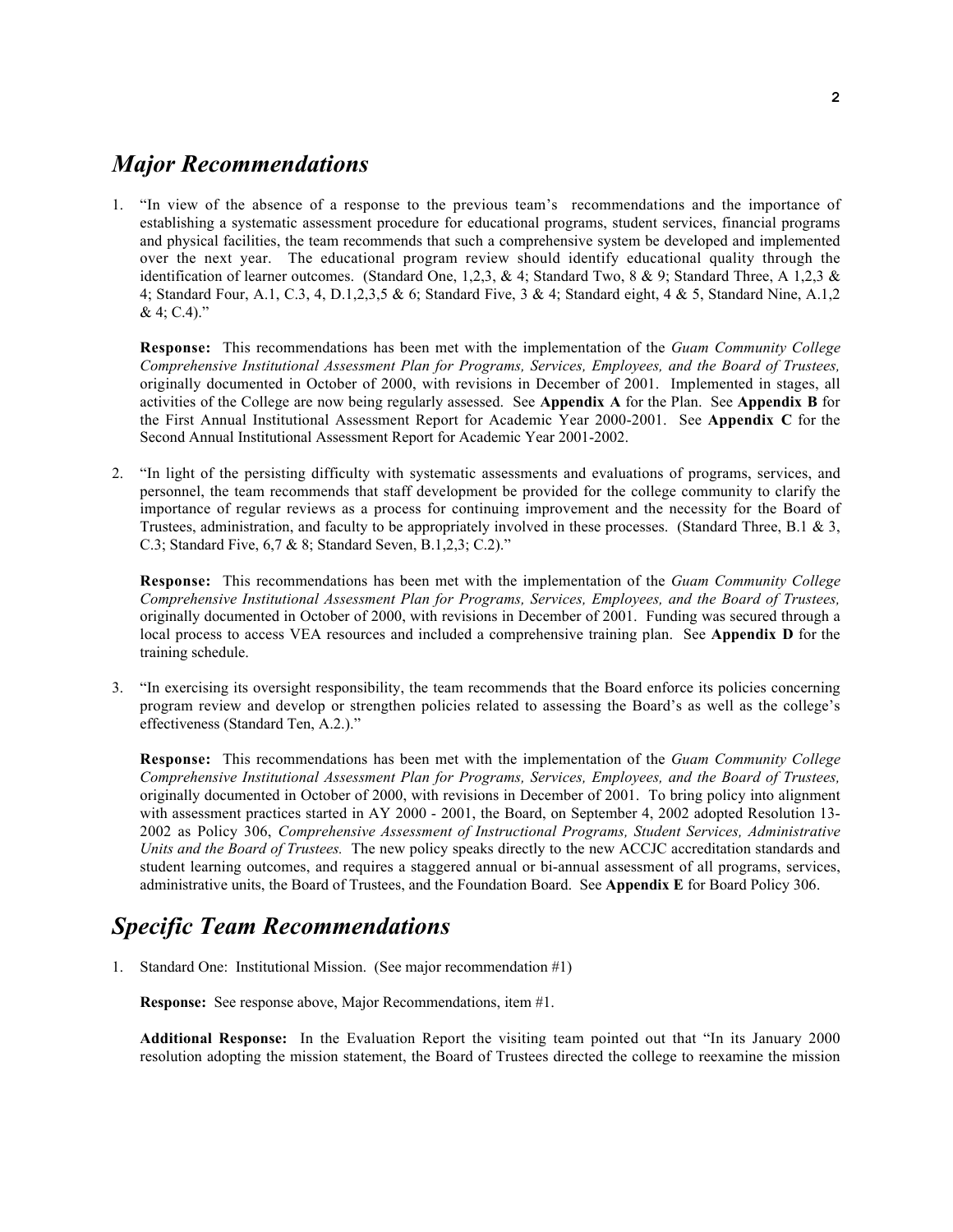statement by "a date certain." The team understands that this will occur in January 2003 and strongly suggest that this review take place as directed. Such a review might consider at least two questions:

- 1) How effectively does the statement convey the mission of the college, both to the college community and the larger community?
- 2) Does the statement drive institutional planning and decision-making?" (page 12)

An ad-hoc Planning Committee has developed a strategy for institutionalizing regular planning processes. *Getting the Planning Cycle Started at GCC* will coincide with the third phase of the assessment effort, which is to further develop departmental capabilities in carefully evaluating assessment data to inform formalized planning practices. Already the *GCC Values and Vision Statement* has been shared at Fall 2002 Convocation, and the Committee is now making plans to revisit the institutional mission statement. The two questions suggested by the evaluating team will be included as discussion points. This activity will be used to include "outside voices" in the review and to better connect Trustees and Foundation Board members to the planning process. See Appendix F for both of the documents mentioned in this paragraph.

2. Standard Two: Institutional Integrity.

a) "The college community should develop ethical standards for adoption at the Board of Trustees' level. Such a policy or policies must include academic freedom and should cover professional conduct, including adjunct faculty, and or a code of ethics. (Standard Two, 2, 3  $& 5$ <sup>"</sup>

> Response: The *Agreement between The Guam Federation of Teachers Local 1581 AFT/AFL-CIO & The Board of Trustees, Guam Community College for Faculty, 2000 B 2005,* includes Article VI Faculty Rights to Academic Freedom. Also, on May 17, 2000 the Board of Trustees adopted Policy 460 B Academic Freedom. (See Appendix G for both Article VI and Policy 460.

Chapter 3 of *The Rules and Regulations for Classified Service Employees*, outlines a code of conduct for classified employees. In Spring of 2000 an ad-hoc faculty committee began working on a code of ethics for academic personnel. The effort has been delayed by the college's concentration on implementing assessment strategies. Wider discussion is required, but the college should be able to reach a consensus on the matter by the end of Spring Semester 2003. See Appendix H for the draft of the Preamble.

b) "Due to confusion regarding responsibilities, the Affirmative Action plan has not been fully implemented since its adoption in 1980. The team, therefore, recommends that the college reviews and fully implements it is Affirmative Action plan to promote and ensure equity and diversity in the college community (administrators, faculty and staff.) (Standard Two, 6; Standard Seven, D.1, 2 & 3)"

> Response: This effort, too, has been delayed by the college's concentration on implementing assessment strategies. However, the plan has been reviewed informally by several administrators and is basically sound, although it needs to be updated. Review of EEO data for the past three years indicates an employee population that is reflective of the community it serves, both in terms of gender and ethnicity. There have been no Affirmative Action complaints in recent memory. Nonetheless, the Affirmative Action plan will be formally reviewed and updated by the end of Spring Semester 2003. See Appendix I for EEO data.

3. Standard Three: Institutional Effectiveness. (See major recommendation #1)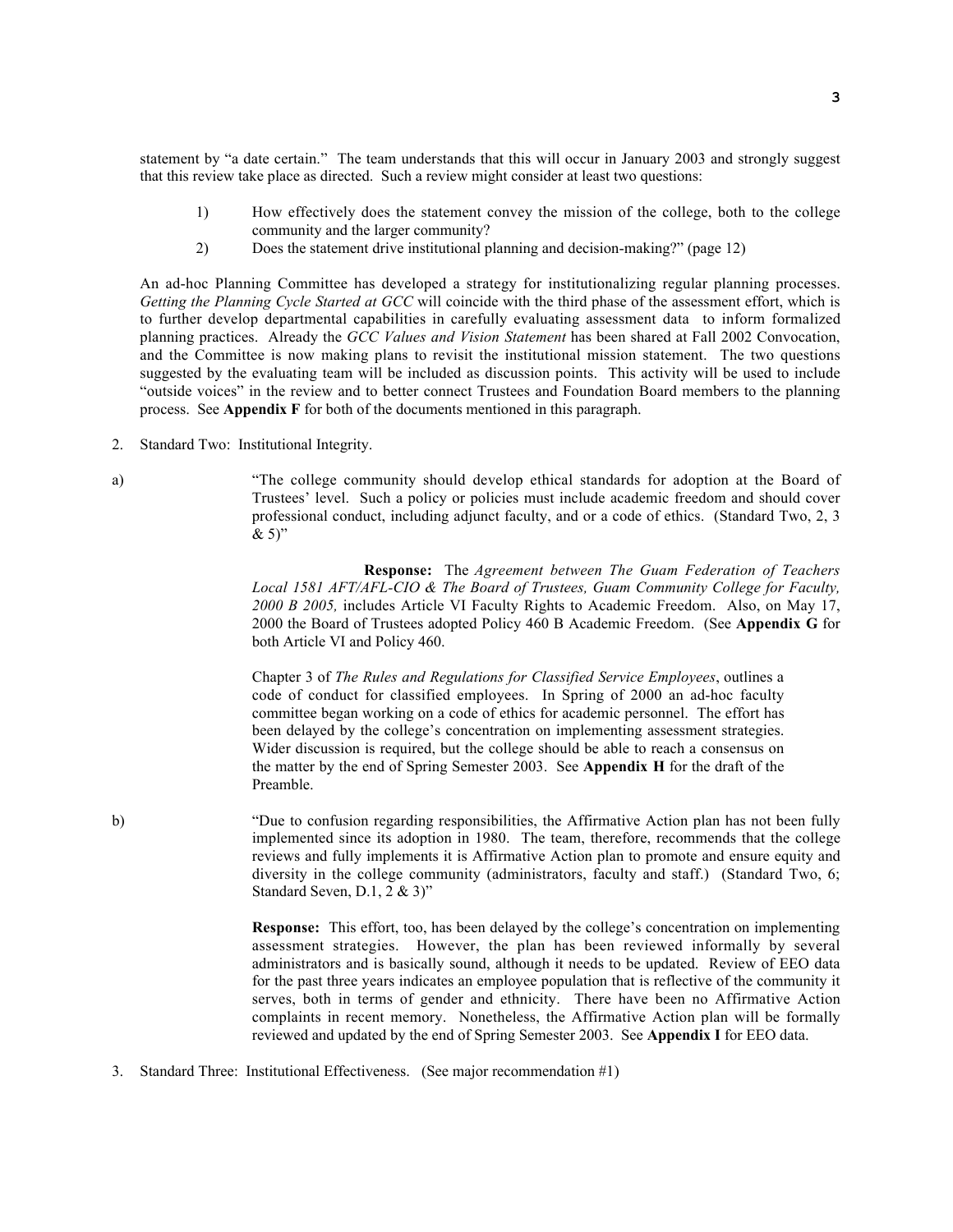Response: See response above, Major Recommendations, item #1.

4. Standard Four: Educational Programs. (See major recommendation #1)

Response: See response above, Major Recommendations, item #1, and item a. below:

b) "The college implements and support an English and Mathematics assessment and sequencing program and insure student access to appropriate courses and permit program completions in a reasonable time."

Response: When the assessment initiative was started one of our immediate findings was that we couldn't adequately assess general education requirements because they were not uniform. On February 8, 2002 the Academic Affairs Committee (AAC) voted unanimously to establish a uniform general education core for all associate degree programs offered at GCC. The Committee, in its letter to the Academic Vice President, also included a list of general education courses, which was published in the 2002-2003 Catalog in the form of notification to students about a change in general education requirements that will become effective at the beginning of the Fall 2003 semester. Several departments have since suggested alternative courses, so on August  $30<sup>th</sup>$  of this year the AVP called together an ad hoc group to discuss the matter further. Their suggestions for a standardized General Education curriculum follow:

| Course#       | <b>Course Title</b>   | <b>Credits</b> | <b>Prerequisites</b> | <b>Status of Course</b> |
|---------------|-----------------------|----------------|----------------------|-------------------------|
| <b>EN111</b>  | Freshman English      | 3              | Placement or EN110   | To be developed         |
| <b>MA161</b>  | College Algebra       | 4              | Placement or MA110   | To be developed         |
| CS151         | Windows Application   | 3              | <b>OA101</b>         | Current/on file         |
| <b>OR</b>     |                       |                |                      |                         |
| CS152         | Macintosh Application | 3              | <b>OA101</b>         | Current/on file         |
| $SI103*$      | Intro. To Marine Bio. | 4              | None                 | Current/on file         |
| <sub>or</sub> |                       |                |                      |                         |
| $SI110*$      | Enviro. Biology       | 4              | None                 | Current/on file         |
| PY120         | General Psychology    | 3              | None                 | Current/on file         |
| SO130         | Intro. To Sociology   | 3              | None                 | Current/on file         |
|               |                       |                |                      |                         |

Total Requirements: 20

\*Medical Assisting students must substitute SI-130 B Anatomy & Physiology

This new list increases the Math and English requirements to facilitate general education transfer and articulation with 4-year college requirements. It also expands possibilities for meeting requirements in Information Competency and Computer Literacy, and Science. Time requirements for students to meet Math and English requirements remain the same, i.e., English by the time they are enrolled in 12 units, Math by the time they enroll in 15 units.

Also published in the 2002-2003 Catalog was notice of the requirement that beginning Fall 2003 all certificate program students will need to complete EN110 and MA105. The ad hoc committee proposed increasing those requirements to EN111 - Freshman English and MA110 - Intro. To College Algebra.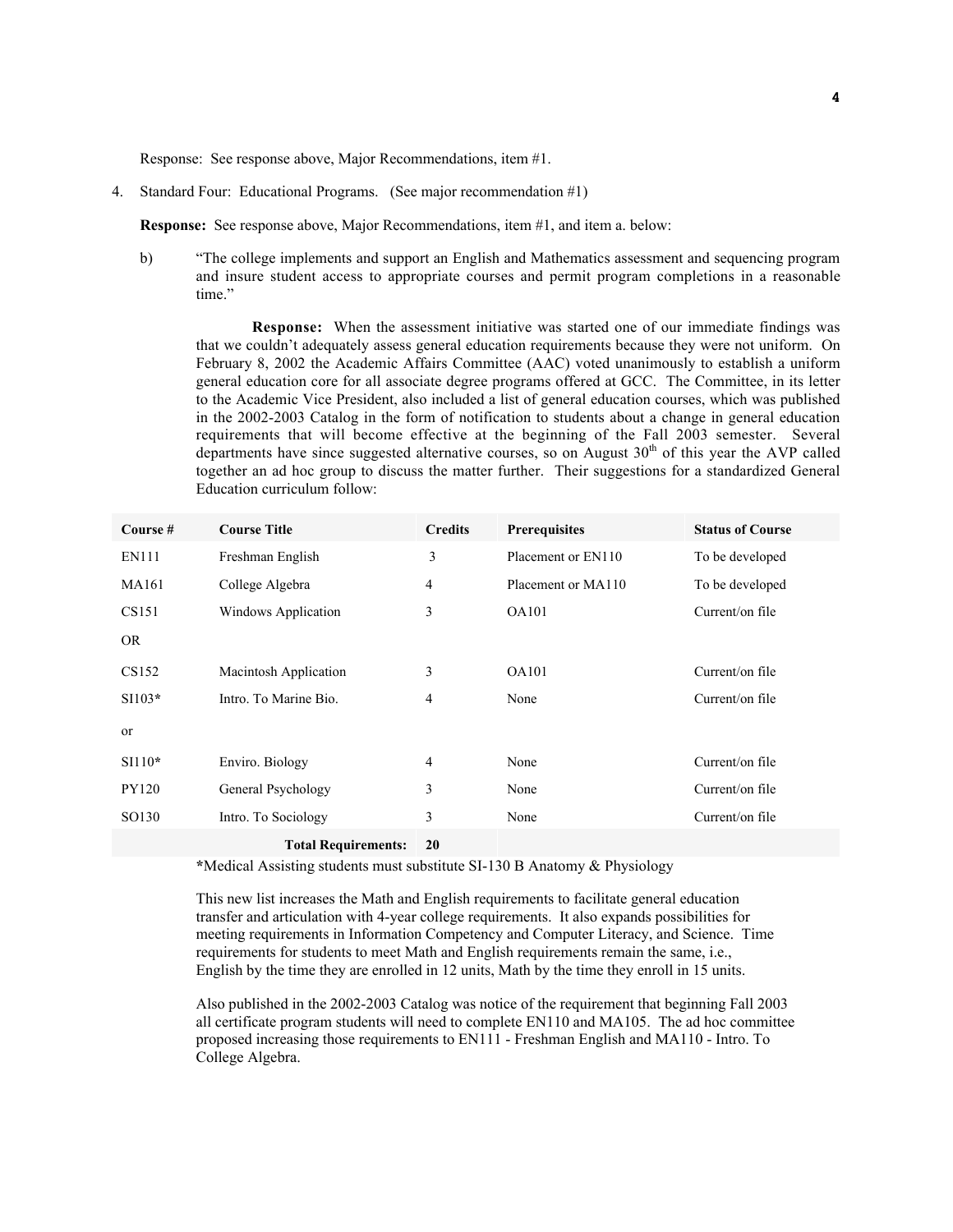There are some among the faculty who believe EN111 and MA110 are too rigorous for a Certificate Program requirement. Therefore, the AVP asked members of the AAC to comment on whether the English requirement for Certificate Programs should be EN110 or EN111 and whether the Math requirement should be MA105 or MA110.

The discussion was continuing at the time this report was prepared, but the expectation is that a resolution will be reached by the end of Fall Semester 2002, well in advance of the publication deadline for the next college catalog.

Because class schedules are being prepared at least a year in advance, with a goal of having a fiveyear, on-line class schedule in place within the next year or two, department chairpersons, associate deans, and deans are able to more clearly view cyclical patterns of course delivery to facilitate effective sequencing. Continuous registration and assigned faculty advisors have resulted in students being more effective in scheduling classes. Enrollment figures indicate that the trend is for individual students to take more classes in a given semester. For instance in Fall 2002, individual student enrollment remained relatively stationary, while course enrollments (seats) increased about 17%. We attribute this to effective advisement, which in turn, tends to drive good sequencing.

5. Standard Five: Student Support and Development. (See major recommendations #1 & 2)

Response: See response above, Major Recommendations, item #1 & 2.

- 6. Standard Six: Information and Learning Resources. No recommendations stated.
- 7. Standard Seven: Faculty and Staff. (See major recommendation #1, 2 & 3)

Response: See response above, Major Recommendations, item #1, 2, & 3 and item a. below.

b) "To take full advantage of the significant professional development resources, the team recommends that a Full- and Part-time Faculty (including staff and administrators who teach) Evaluation system that covers teaching effectiveness, scholarship, service and other respective institutional responsibilities be developed and implemented. (Standard Seven, B.1, 2 &3; C.1,  $2 & 3$ "

Response: In January, 2002 the Job Specification Committee, which is formed every other year by terms outlined in the GFT/GCC BOT Agreement, completed its semester-long revision of the Faculty Job Specifications. In their letter to the Academic Vice President the committee volunteered to convene in the Fall of 2002 to review Article XIII of the Agreement, dealing with Performance Appraisal. That process is currently underway and is expected to be completed by the end of this academic year. The AVP's direction to the committee was to develop an evaluation model that can be used for adjunct faculty evaluation and can also be modified to evaluate the performance of administrators and staff. It will be important to standardize evaluation processes wherever possible to support the Assessment Plan goal of having all assessment information available in an electronic (on-line) environment. (See Appendix J for the letter.)

This effort is intended to feed directly into the Assessment Plan Program Review requirement to assess the training and professional development needs of each faculty member in a given department. This information will be forwarded to the faculty Professional Development and Review Committee (PDRC) to guide decisions about how professional development resources are used to improve the capacity of the college.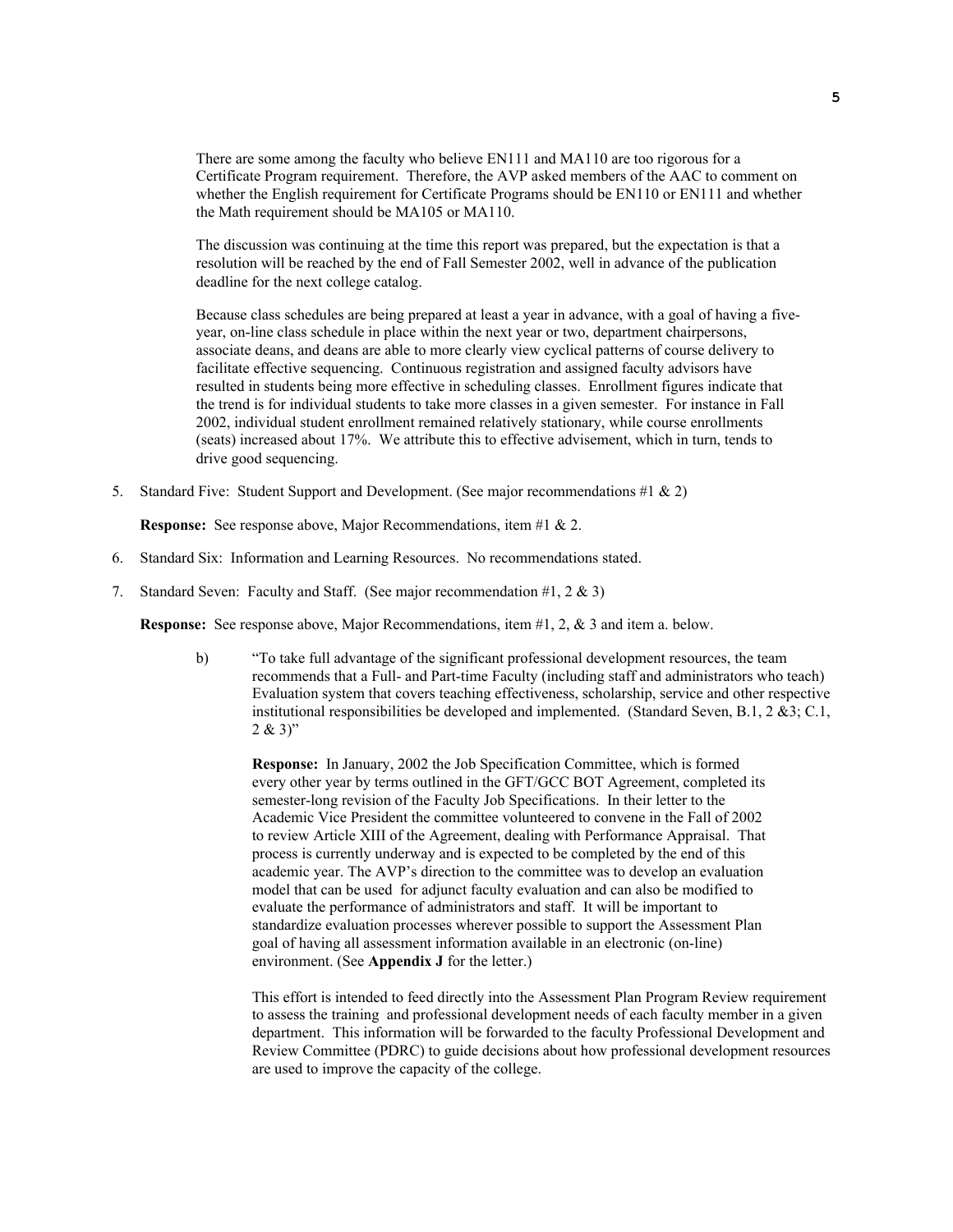Additionally, at least one Associate Dean is responsible for visiting at least once during each semester each class being taught by adjunct faculty. The purpose is three-fold: 1) to make the adjunct faculty member feel more connected to the institution, 2) to provide any assistance needed, and 3) to evaluate performance.

8. Standard Eight: Physical Resources. (See major recommendation #1)

Response: See response above, Major Recommendations, item #1, and item a. below.

a) "To predictably meet maintenance needs, the team recommends that the college develops and implements strategies to raise the level of funding for campus maintenance and renovation projects. (Standard 8.3, 8.5)"

> Response: For over ten years the Government of Guam (GovGuam) has neglected to set aside funds for major maintenance and renovation projects. The primary reason for this is that the annual budget development process allocates by far the largest component of the General Fund to salaries and other current expenditures. This means that no GovGuam agency funded out of the General Fund has had adequate funds for maintenance and renovation. The College has increased funding for these needs by setting aside Not Appropriated Fund (NAF) balances for such projects. The NAF fund is the fund through which flow Tuition and Fees, payments for Continuing Education projects, and other payments to the College such as FEMA reimbursements. Monies that are not expended during the year revert to fund balance. Over the last several years, a large component of these balances has been set aside for maintenance. These efforts include sealing the roofs of the College buildings, improving drainage, and upgrading electrical systems. From FY2000 through August of FY2002 The College has spent \$1,190,800 on such projects. See Appendix K for a listing of projects.

In addition the College has received an allocation of \$3,241,100 of Tobacco Settlement Funds. The funds are divided into two parts. Part A may be used immediately for major activities at the College. The initial amount in Part A is \$1,487,600. Part B is set aside as an endowment. Earnings on the endowment may be utilized for major activities at the College. As the bonds behind the Tobacco Settlement are repaid, the restrictions on the use of Part B are reduced. The initial amount in Part B is \$1,753,500. The College has designated these funds for major upgrades to College facilities. The College is currently working on putting together a facilities improvement plan for the use of these funds.

The College is also in the final stages of getting approval from the US Department of Agriculture for a loan to cover a complete upgrade to the water system on the campus. The Guam Community College Foundation Board of Governors and the College's Board of Trustees have agreed to use funds on deposit in the Foundation to assist in repayment of the loan.

In addition the Administrative Division has implemented maintenance management software that assists in tracking institutional needs.

While the efforts carried out by the College are still not adequate for the full needs of the institution, there is now an institutional understanding of the need to improve the facilities and sources of funding have been identified to support these efforts.

9. Standard Nine: Financial Resources. (See major recommendation #1)

Response: See response above, Major Recommendations, item #1, and item a. below.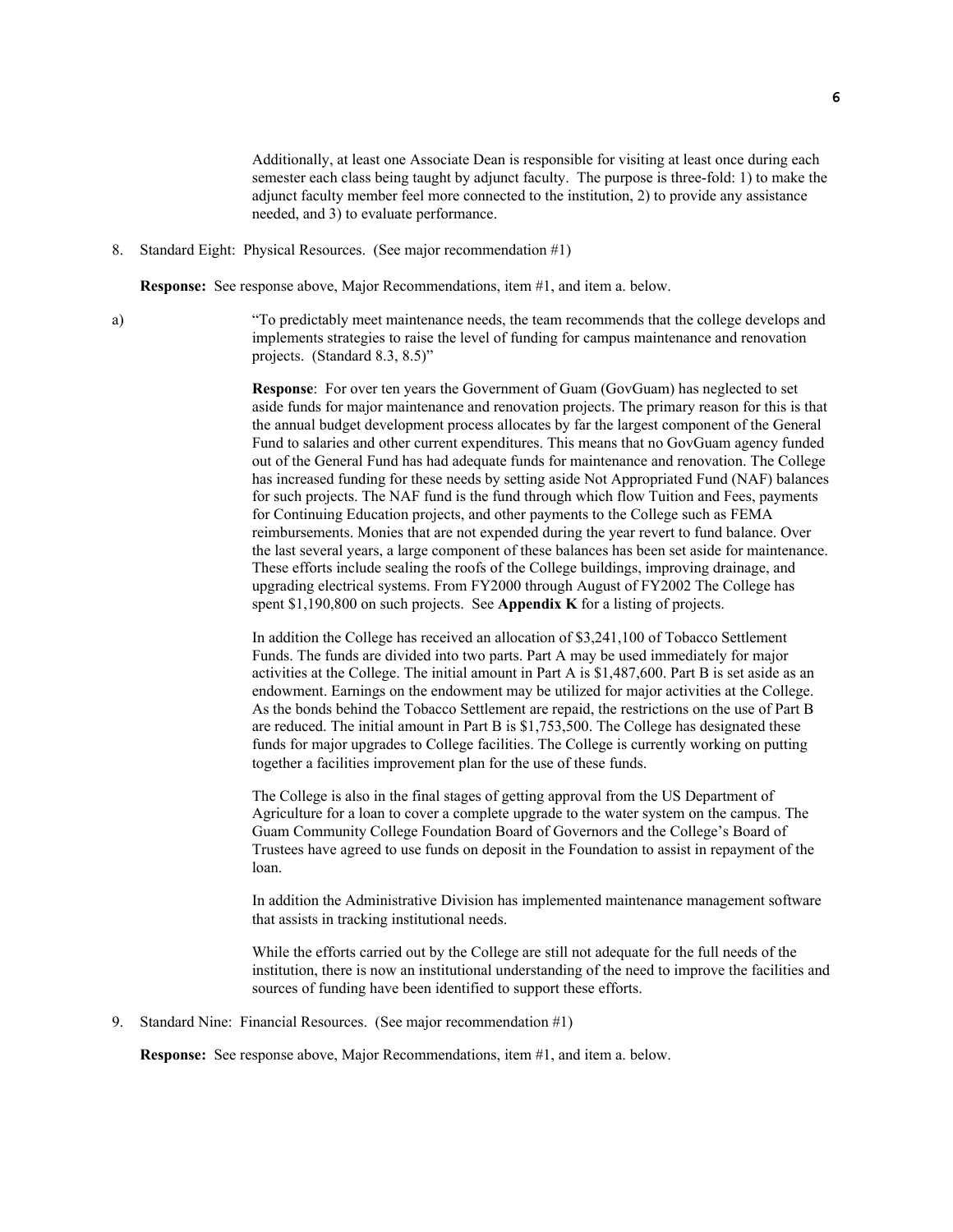a) "Given the Government of Guam's current financial position, the team recommends that the college take appropriate steps to plan for the unpredictability of its funding sources to address its institutional priorities. (Standard Nine, a.1, 2, & C.3)"

Response: The unpredictability of funding for the College has developed for two reasons. The first is that for some years the Legislature appropriated amounts from specific special funding sources that did not have the revenues necessary to cover the appropriation. As a result there were no real dollars behind the appropriations. Dealing with this was complicated by the fact that the specific funding sources used were under the control of other agencies in the Government of Guam. These agencies chose to not openly release information about the income of these special funds. This occurred with the Manpower Development Fund, the Greyhound Racing Fund, and even at times the Tourist Attraction Fund. Early in the budget development cycle for FY 2002, the College successfully made the case that the appropriations for the College should represent "real dollars." As a result, in budget year 2002, the Legislature rolled all the separate appropriations for the College into a single appropriation from the Government of Guam General Fund. While this approach has not fully resolved the College's economic situation (see below), the approach has significantly reduced the locations from which uncertainty arises.

The second reason for the unpredictability of funding for the College has been the ongoing economic problems on Guam, reducing, in a linear fashion over the last eight years, the monies available to the General Fund. The sources of these economic problems were:

i) The withdrawal of US military through closing bases and through the creation of a separate military school system. A series of natural and human disasters which affected the economy of Guam. This included Typhoon Omar in 1992, the great earthquake of 1993, Typhoon Paka in 1997, the 9/11 terrorism, the earthquake of 2002, and Typhoon Chataán in 2002. These disasters not only directly affected the environment of Guam, they affected how tourists were thinking about Guam as a destination location.

ii) The reduction of capital investment from Asia, particularly from Japan. This investment from outside sources had funded a significant amount of commercial development starting in the 1980's which came to an end in the 1990's because of the downturn in the Japanese economy.

iii) The reduction of the tourist interest in Guam, again primarily because of a the downturn in the Japanese economy and the related natural disasters noted in c above.

iv) Continued resorting to issuing of governmental bonds which has caused GovGuam to reach the upper limit of what can be borrowed under the laws governing the Territory.

> Given these disasters, within GovGuam the budget allocation process has been gradually linked to more reasonable estimations of general fund revenues. This means that, although external factors have affected the level of funding that is available to the government, GovGuam itself is actually getting better at the budget process. From the College's point of view, this means that, for better or worse, the College is in the same economic boat as other GovGuam agencies. To meet this reality the College has developed as follows:

i) Over the last ten years the College has learned how to identify throughout the year how well the College is living within its existing budget appropriation and budget releases, whatever the level of appropriation or release may be. Moreover the College has learned how to do this while keeping current with all its payables and other economic responsibilities. In the early 1990's this capacity did not exist at the College. Since many other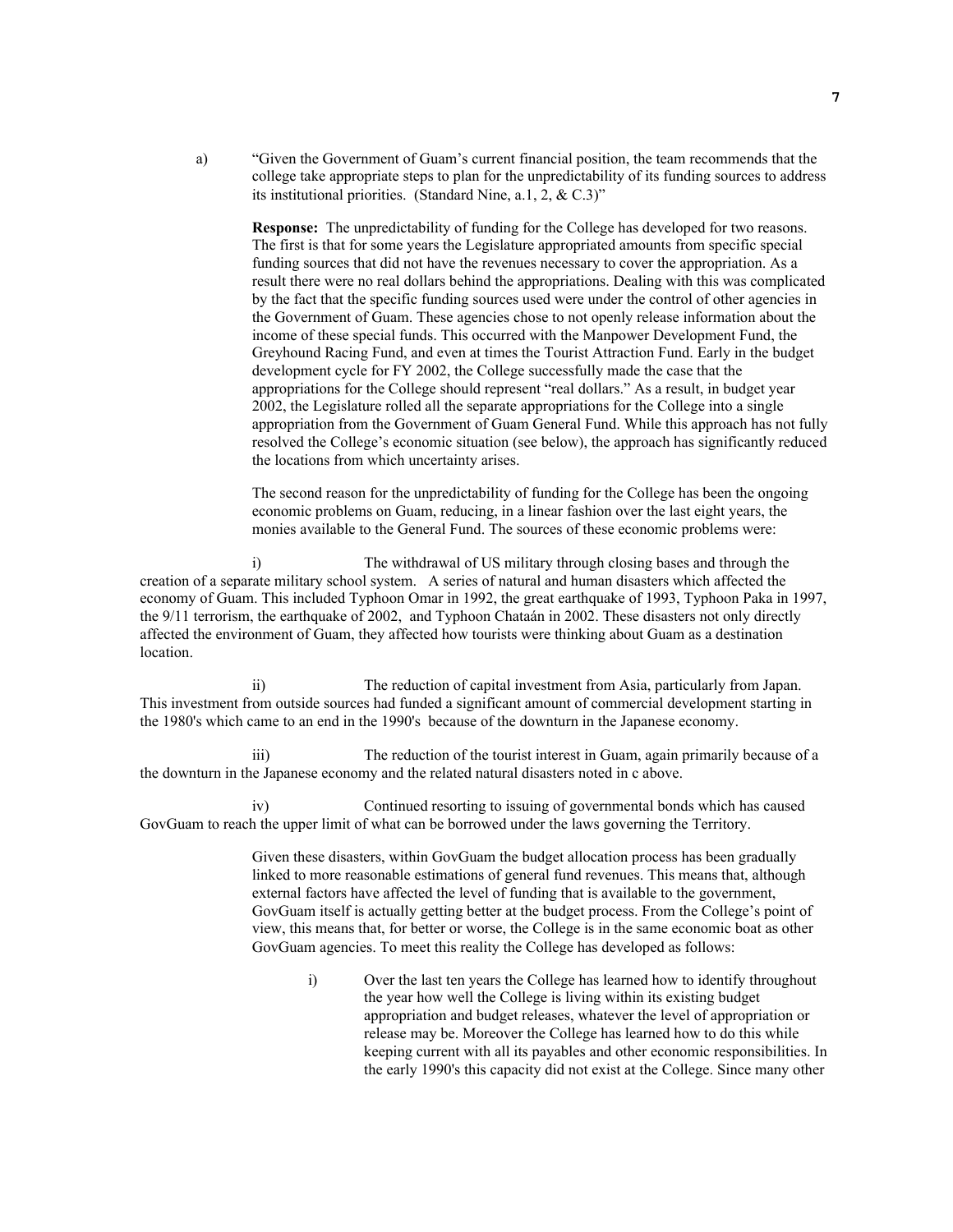GovGuam agencies have still not learned how to do this, the College has developed a reputation for management excellence. This has helped the legislature look more favorably on the College even in a period of economic downturn.

- ii) The College has continued to encourage the development of an entrepreneurial spirit among the various departments by rewarding those departments that have carried out effective continuing education programs. Some academic departments are now generating close to 100% of their funding from continuing education classes that fully pay for their activities.
- iii) The College has linked budget allocations to academic departments and programs. Meanwhile the College has also been developing a more effective assessment evaluation program. As a result the College is now moving into the position where it can make academic decisions based on a linkage of academic and economic rationales.
- iv) The College has been fortunate enough to have been selected as the State Agency in charge of federal Vocational Education funding and Adult Basic Education funding. The College has been utilizing these funds to supplement modifications to existing programs and to support the programmatic development of new programs. Thus the College has access to resources that assist in carrying out its priorities.

Taken together these steps indicate that the College is improving its ability to identify and address its institutional priorities as well as their linkage to available economic resources.

10. Standard Ten: Governance and Administration. (See major recommendation #3)

Response: See response above, Major Recommendations, item #3, and item a. below.

"As recommended by the previous team, the present team urges the Board of Trustees to continue its efforts with ACCT's support to expeditiously establish a formal process for evaluating its performance. (Standard Ten,  $(A.5)$ "

Response: In February of 2001 the Board of Trustees made a good effort at evaluating its own performance by having each Trustee complete a Board Self-assessment Questionnaire modeled after a similar tool used by the Edmonds Community College in Lynnwood, Washington. The results were interesting, but not conclusive, and did not include "outside voices". While self-evaluation is an important component of any assessment effort, by itself it is not enough.

Being eager to act as a role model for the rest of the college, at the time this report was being prepared the Board was in the process of reviewing an assessment plan for the Board of Trustees and the Foundation Board compatible with the assessment model being employed by the rest of the institution. See Appendix L for the draft Assessment Plan for the Board.

## *Self-identified Recommendations*

In the College's Self-Study prepared in March of 2000, the Self-Study Committee identified significant challenges remaining in the areas of institutional assessment, physical facilities, personnel, and governance. The following recommendations are listed by ACCJC Standards. Bold-faced items have been accomplished.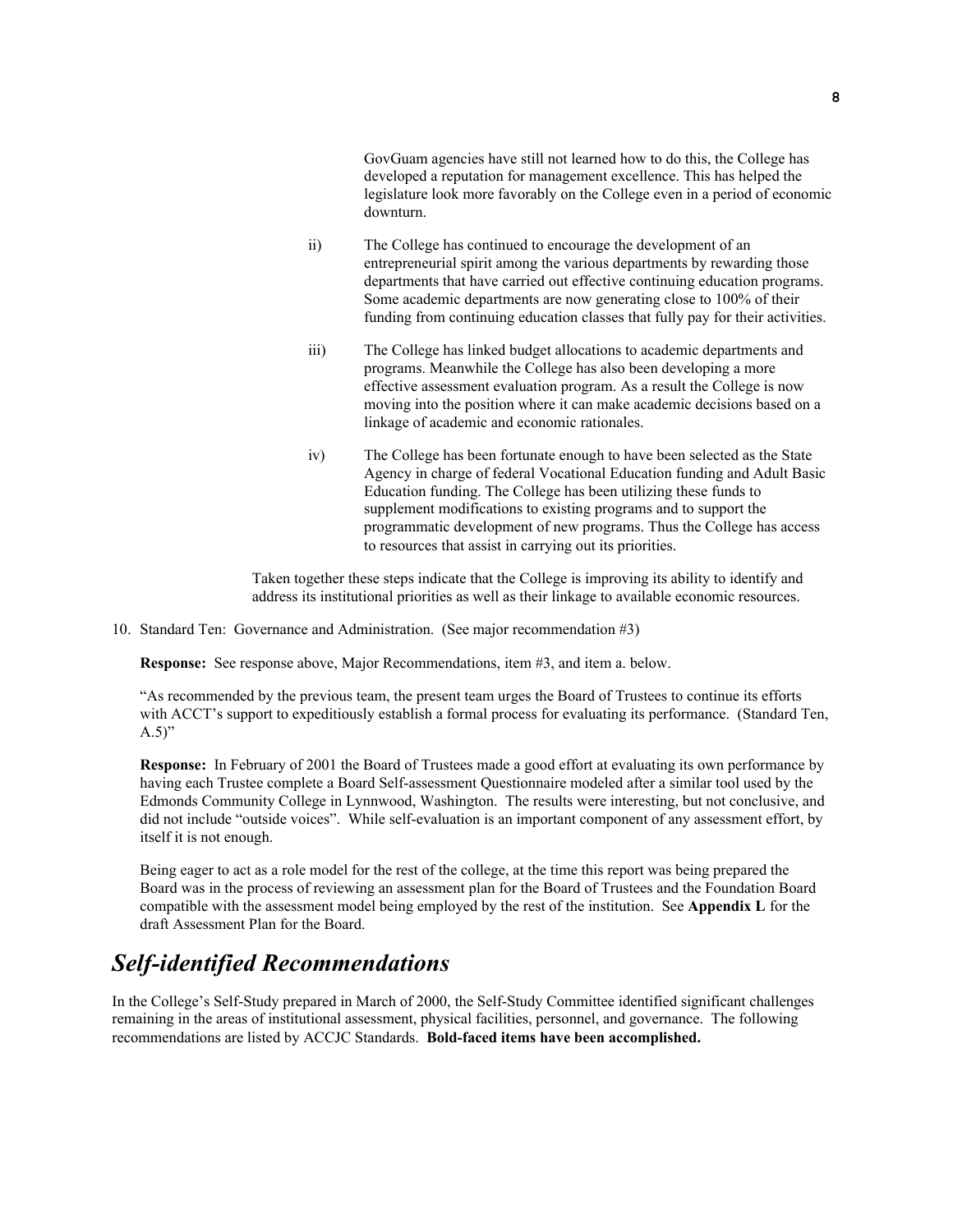#### Standard One: Institutional Mission

|    | 1. | Mission statement review will include the College's educational purposes within a<br>changing environment.                                                   |
|----|----|--------------------------------------------------------------------------------------------------------------------------------------------------------------|
| 2. |    | Mission statement review will include the description of students and the parameters for<br>development of educational programs and institutional processes. |
| 3. |    | Annual plans will refer to the College's mission statement.                                                                                                  |
| 4. |    | Review the College's mission statement and revise as needed.                                                                                                 |

#### Standard Two: Institutional Integrity

- 1. Designate responsibility for electronic publications to a specific office or individual.
- 2. Adopt a Board of Trustee level policy that defines academic responsibility and protects academic freedom for all faculty.
- 3. Distribute pertinent handbook and agreements to all new employees as part of the hiring process.
- 4. Adopt a Board of Trustee level academic honesty policy. (To be accomplished by the end of Spring Semester 2003)
- 5. Review the affirmative action plan and revise as needed. (To be accomplished by the end of Spring Semester 2003)

#### Standard Three: Institutional Effectiveness

| 1. | Identify a coordinating repository for all institutional research to ensure that collected<br>data are systematically analyzed and used for planning and reporting.                                                          |
|----|------------------------------------------------------------------------------------------------------------------------------------------------------------------------------------------------------------------------------|
| 2. | Assess the mission and functions of the Planning and Development Office for possible<br>staffing adjustments and repositioning in the organizational structure of the College.                                               |
| 3. | Identify personnel to assess the achievement of institutional mission and purposes.<br>Conduct NIAS student information system and Dynalogic financial system training in<br>support of institutional research and planning. |
| 4. | Identify and implement a program evaluation procedure that includes time lines and<br>compliance criteria.                                                                                                                   |
| 5. | Routinely assess and modify the Ten-Year Master Plan to reflect changes in the internal and<br>external environment. (Assessment is in progress, a new Master Plan is scheduled to<br>occur Fall Semester 2004)              |
| 6. | Identify a central repository to collect all outcome reports and compile a summary of<br>yearly achievements.                                                                                                                |
| 7. | Develop the web page as a means of communicating quality assurance to the community.                                                                                                                                         |
| 8. | Implement processes to assess educational programs and institutional effectiveness.                                                                                                                                          |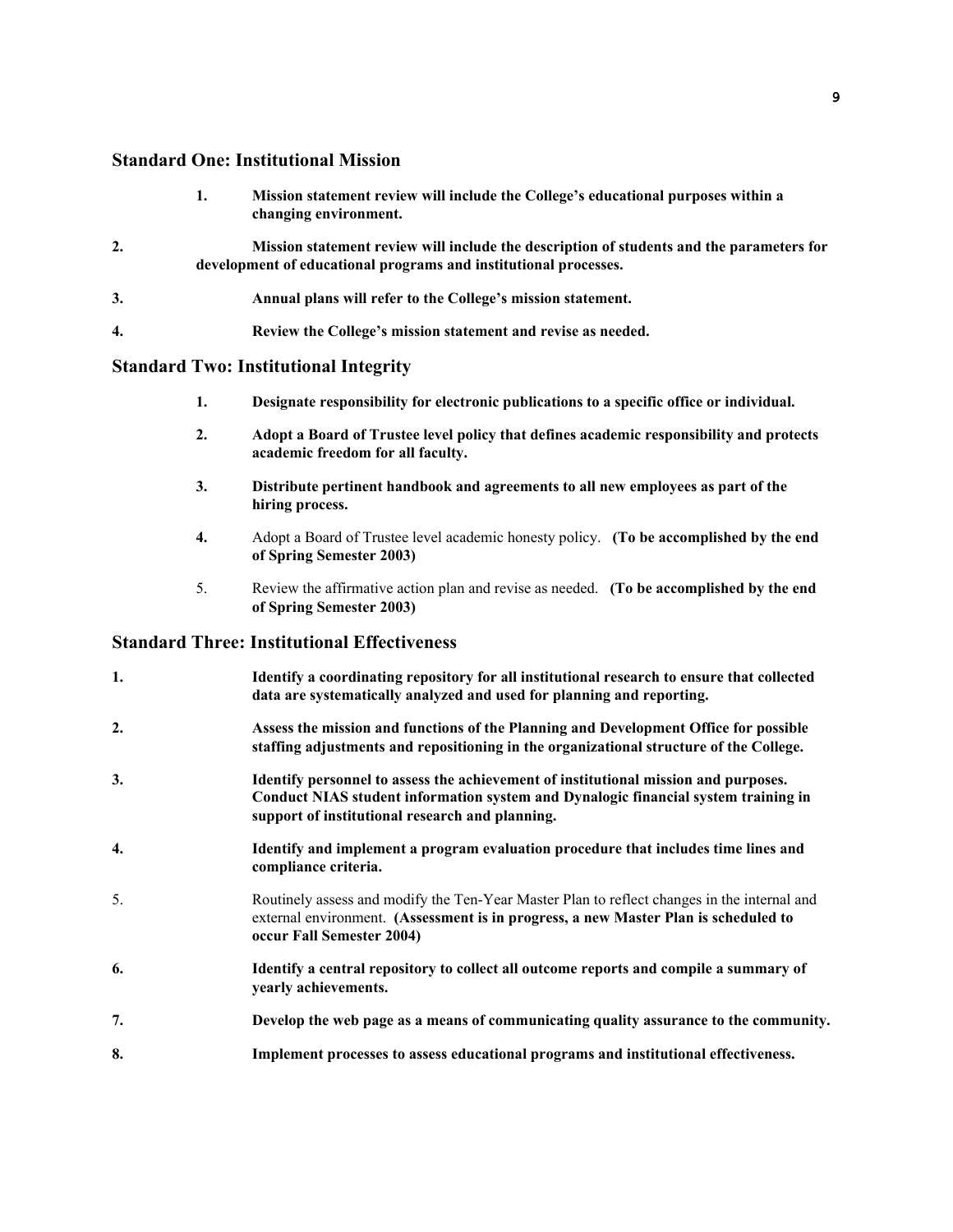#### Standard Four: Educational Programs

- 1. Assess the sequencing of English and mathematics courses in the associate degree programs and develop sequencing requirements as needed.
- 2. Assess current advisory committee procedures and, if necessary, implement changes to make procedures more uniformly relevant and valuable across vocational programs.
- 3. Review the philosophy and rationale for general education requirements and revise if necessary.
- 4. Assess the breadth of general education offerings and forward recommendations to the Academic Vice President.
- 5. Implement periodic program review as required by Board of Trustees Policy No. 305, Instructional Program Evaluation.
- 6. Continue working to resolve the internal articulation problem between Academic Affairs Division and the Professional-Technological Institute.
- 7. Establish procedures to ensure that all educational programs and courses are systematically reviewed and assessed, every five years.

#### Standard Five: Student Support And Development

| <br>Enforce the academic probation policy and immediately notify students who are placed |
|------------------------------------------------------------------------------------------|
| on academic probation.                                                                   |

- 2. Establish better communication links between the Council on Postsecondary Student Affairs and the student body and schedule more productive post secondary student governance activities.
- 3. Promote additional co-curricular and extracurricular student activities.

#### Standard Six: Information And Learning Resources

- 1. Open a general use, drop-in computer laboratory for students. (Planning is complete, funding identified, expected completion date Spring 2003)
- 2. Provide library hardware and software support to avert lengthy system failures.
- 3. Use the Ten-Year Master Plan to guide department learning resource upgrades and expansion.

#### Standard Seven: Faculty And Staff

- 1. Review the number and qualifications of adjunct faculty and determine the impact on programs and services. 2. Conduct a systematic review of job descriptions, requirements and qualifications to ensure that they accurately reflect job responsibilities.
- 3. Develop procedures to measure teaching effectiveness during the hiring process.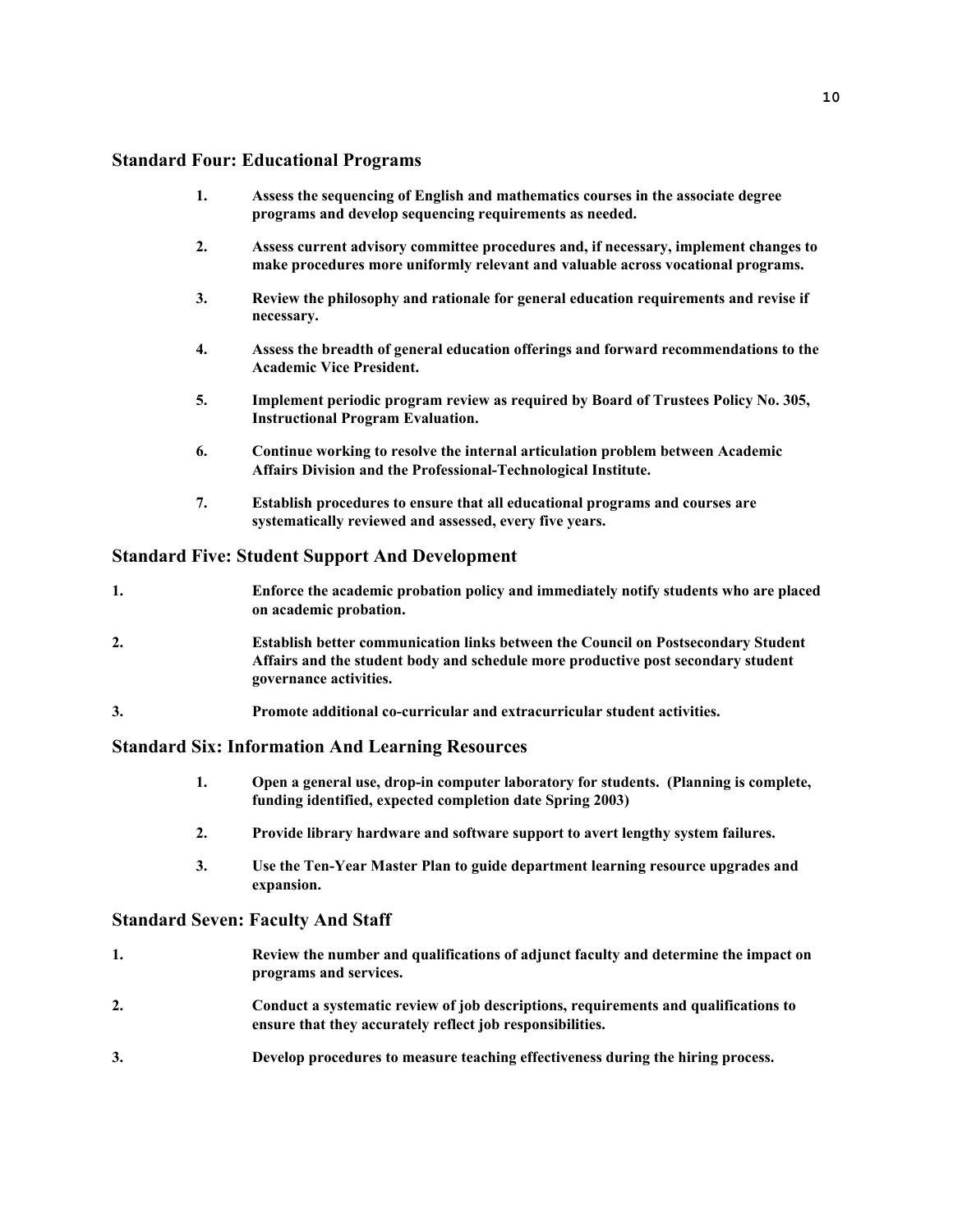| 4. | Conduct periodic training to ensure that evaluations are conducted annually and that<br>follow-up is formal and timely.                                                                                                                                                  |
|----|--------------------------------------------------------------------------------------------------------------------------------------------------------------------------------------------------------------------------------------------------------------------------|
| 5. | Adopt a faculty appraisal system that will apply to all full-time and adjunct teaching faculty.<br>(Faculty Evaluation processes will be updated by the Job Specifications Committee<br>during Spring 2003)                                                              |
| 6. | Review the guidelines for membership and operation of the Upward Mobility Committee. (to<br>be accomplished by the end of Spring Semester 2003)                                                                                                                          |
| 7. | Review the Affirmative Action Plan and compile comprehensive reports as required. (In<br>progress - required reports are up-to-date)                                                                                                                                     |
| 8. | Address rules and regulations for academic personnel. (Proposed rules and regs were<br>edited by the AVP in Spring 2000, they are being finalized by HRO for submission to the<br>Board of Trustees. Finalization to be accomplished by the end of Spring Semester 2003) |

#### Standard Eight: Physical Resources

- 1. Implement the Conceptual Master Plan as funding becomes available. (This plan will be incorporated into a Facilities Master Plan)
- 2. Assess College needs to maintain a parts inventory.
- 3. Expand the online work order request system. Prioritize requests in order of importance.
- 4. Adopt and maintain standard for custodial services.
- 5. Adopt an energy conservation policy. (to be accomplished by the end of Spring Semester 2003 as part of the Facilities Master Plan)
- 6. Continue to remediate ADA non-compliance.
- 7. Assess needs for security services and implement the most efficient and cost-effective means of providing that service.
- 8. Increase network bandwidth to facilitate adequate access to the Internet.
- 9. Continue to assess efficiency of network topology.

#### Standard Nine: Financial Resources

- 1. Communicate institutional priorities and decisions about resource allocations to program managers and department chairs.
- 2. Provide monthly interim financial statements, including a balance sheet, to the Board of Trustees.
- 3. Compile a comprehensive fixed asset listing.

#### Standard Ten: Governance and Administration

1. Develop an evaluation process to allow the Board of Trustees to assess its performance.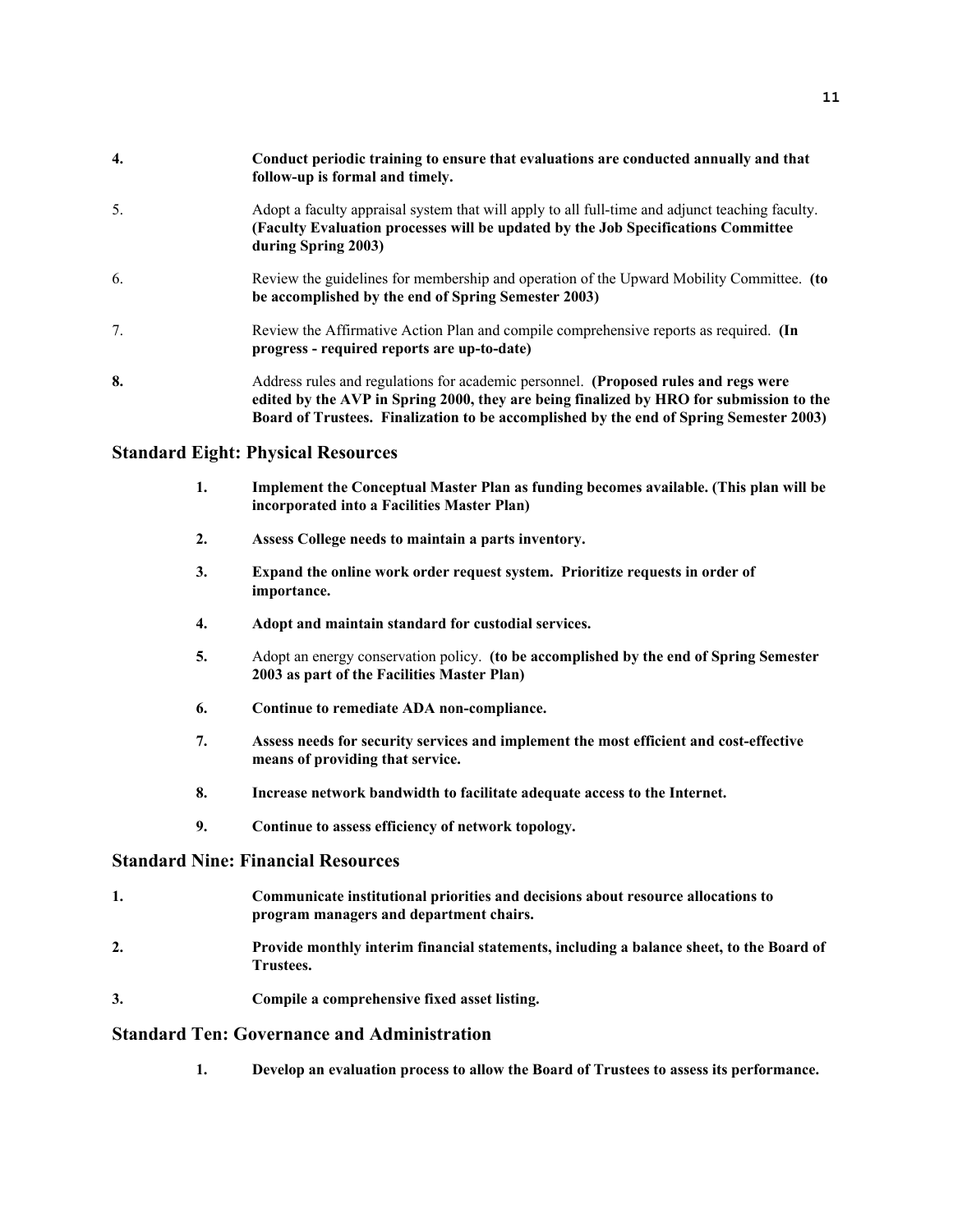- 2. Review and revise all administrative officer's job titles and job descriptions as necessary.
- 3. Review and revise the vice president's evaluation system toward the goal oriented system used for the President. (to be accomplished by the end of Spring Semester 2003 incorporating elements of the soon-to-be developed faculty evaluation system)
- 4. Promote a broader definition of "governance" and expand the concept of shared institutional governance throughout the campus community.
- 5. Review and revise the structure and purpose of faculty standing committees during the next GFT/BOT Faculty Agreement negotiations.
- 6. Compare current functions of the College Affairs Committee with the responsibilities listed in the GFT/BOT Faculty Agreement and consider alternative faculty government structures.
- 7. Resolve the issue of satellite faculty attendance and participation in college governance meetings.
- 8. Convene a support staff/administration committee to provide recommendations for support staff governance activities.
- 9. Increase publicity about student governance activities and organizations.
- 10. Communicate Board of Trustee activities to the Council on Postsecondary Student Affairs and to the student body.

The items listed above were summarized in major planning areas:

#### Institutional Assessment

The greatest challenge facing the College is a clear focus on institutional effectiveness. Processes and schedules for systematic review of instructional programs and service centers will established and conducted. Improvement will be implemented based upon review findings.

The College demonstrates the ability to develop institutional plans and implement activity related to those plans. A technology plan will be completed. The College will strengthen institutional level planning capacity through the review and evaluation of institutional plans and activities. It will conduct research and use data to review institutional progress relating to the Ten-Year Master Plan and other institutional plans. The College will assess institutional organization and resources associated with planning. The Planning and Development Office mission, function, organizational placement, personnel roles, communication methods, and resource requirements will be reviewed for effectiveness. Schedules and procedures for periodic assessment and revision of the College mission statement, affirmative action plan, technology plan, and institutional policies and procedures will be implemented. Periodic assessment of Board of Trustees activities will be conducted.

#### Physical Facilities

Maintaining appropriate physical facilities remains a continuing challenge. The second planning challenge is to maintain the momentum of the Conceptual Master Plan by selectively upgrading campus facilities and simultaneously improving maintenance processes. This effort is closely tied to the implementation of institutional funding strategies and is affected by the current economic recession. Adequate maintenance,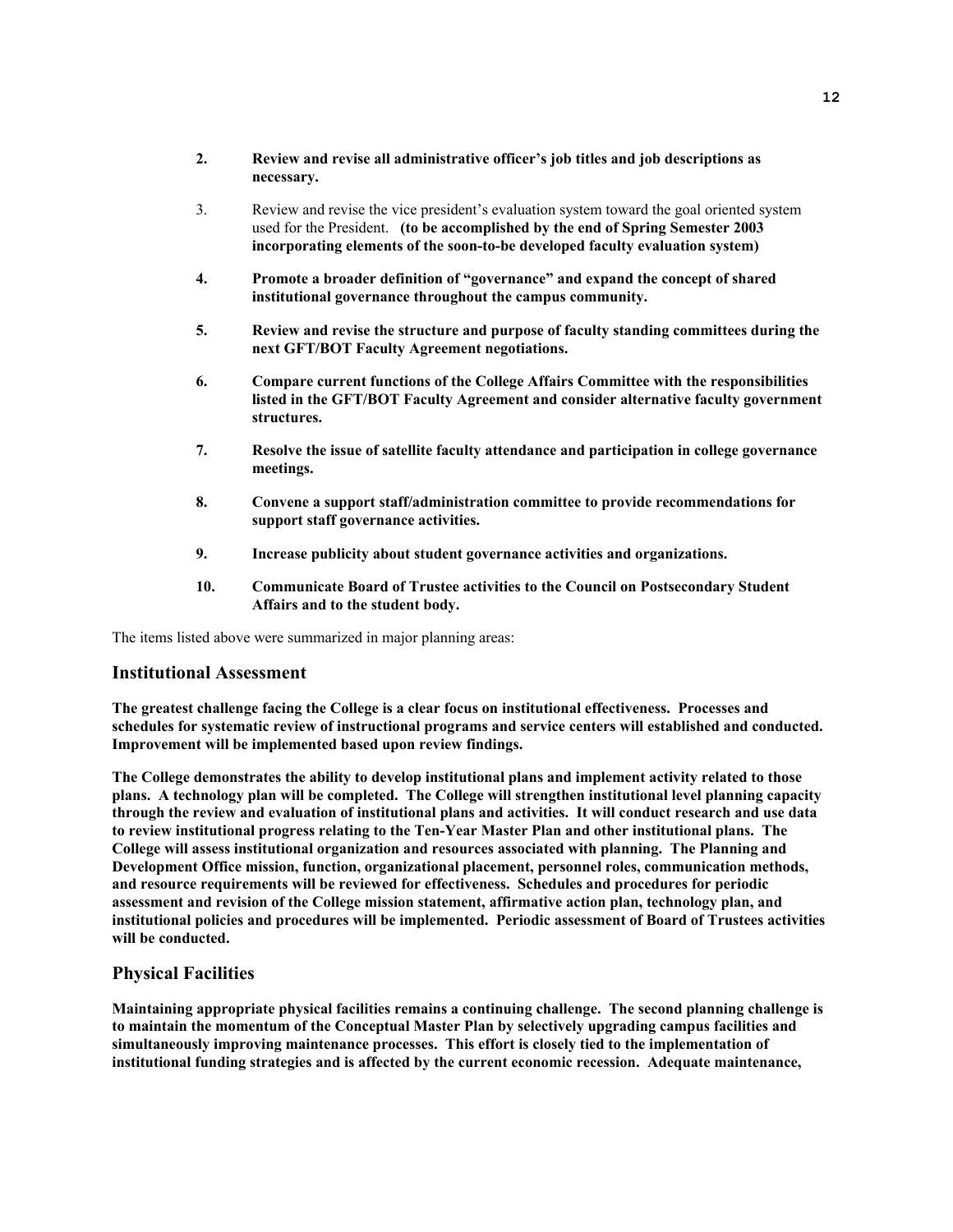security, and custodial services issues will be addressed. The technology plan will guide decisions for the acquisition, use and replacement of computer and technological equipment for instructional and administrative purposes.

#### Personnel

The third planning challenge is that of personnel development. The College will institute, track and maintain professional development activities for the continued improvement of faculty and staff. This area also includes a review of hiring criteria, job descriptions, forms and procedures, new employee orientation, personnel performance appraisal processes, and supervisor training. Roles, responsibilities, academic freedom rights, and technical support for adjunct faculty will be addressed at the institutional level.

#### Governance

Issues of shared governance will be addressed. Faculty governance processes and roles are structured with standing committees and subcommittees participating in College educational and administrative affairs. Effectiveness of this process, particularly as it involves satellite faculty, will be assessed. Involvement of adjunct faculty in College governance will also be addressed. The shared governance roles of students and support staff are ambiguous. Both groups have requested that their roles be more clearly defined and formalized.

In keeping with the College's organizational structure and institutional culture, the president and vice presidents are responsible for integrating the planning agendas into the college's operational framework. This management team will refine planning agendas, identify areas of responsibility for each organizational division, and specify completion time lines and reporting criteria. Team members will then operationalize the planning agendas within specific institutional programs, offices and service units. Institutional improvement will take place in an environment of a changing institutional culture and scarce financial resources.

### *Conclusion*

The College has positioned itself well to respond to the new ACCJC Standards and to the concerns identified by the last visiting team. Off to an impressive start, th Assessment Plan cycle is based on a clarification of the mission statement, establishing a link between the institutional mission statement and specific goals of departments, identifying meaningful measures for student outcomes, systematizing and regularizing assessment procedures, evaluating assessment findings, and incorporating those findings into planning processes at department, division, and institutional levels.

By the time of the next scheduled visit by the Commission in Academic Year 2005 B 2006, Guam Community College expects to have met and exceeded all of the recommendations provided by the most recent visit by the Commission. The College looks forward to meeting with Commission representatives as we continue "shaping the dialog."